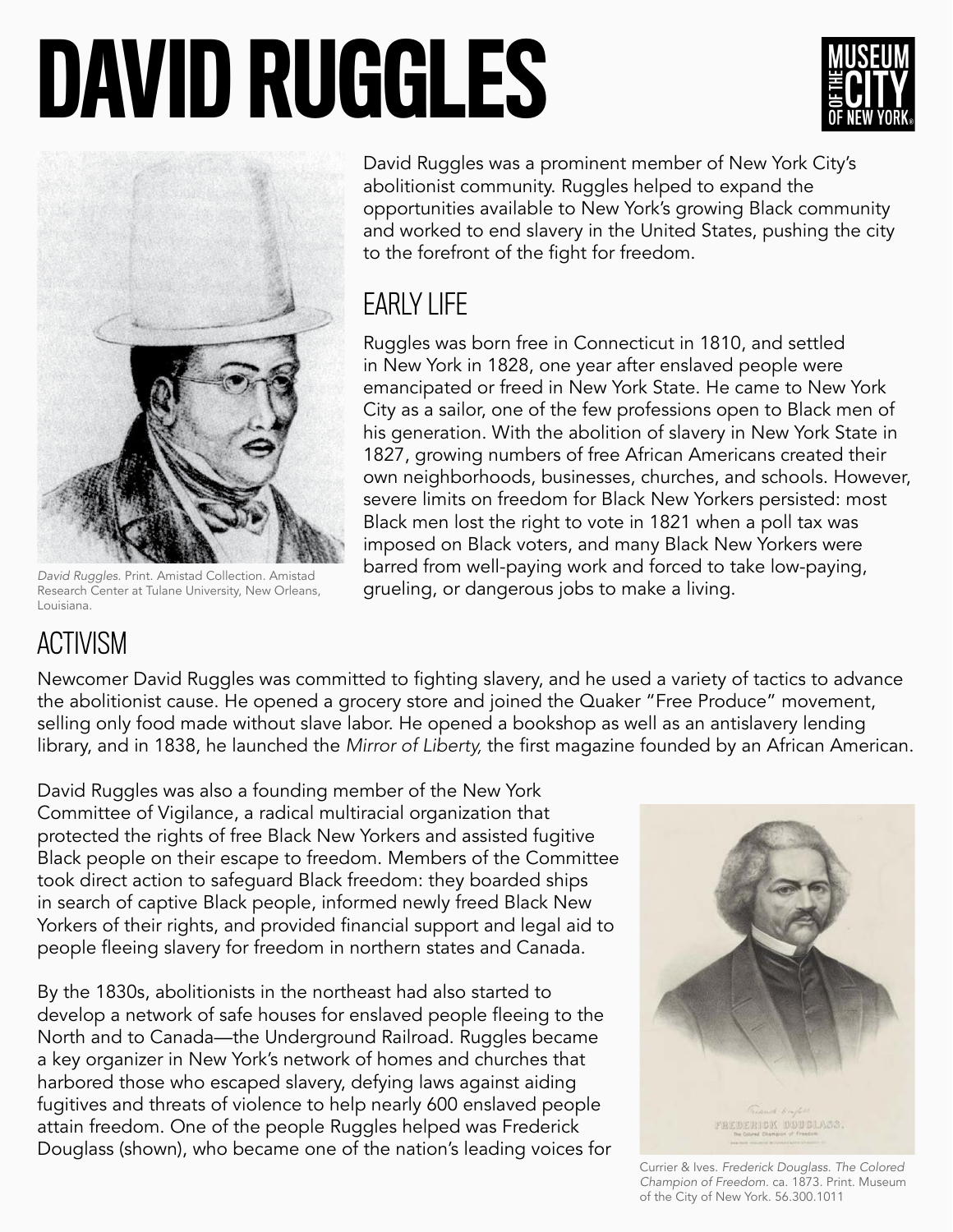abolition of slavery. In 1838, at age 20, Douglass stayed for several nights at Ruggles' home at 36 Lispenard Street when he first arrived in New York after escaping slavery in Maryland. Douglass became known across the world for speaking out against the evils of slavery and advocating for women's suffrage.



Ruggles remained part of a growing community of Black antislavery activists in New York until 1841. After his health and eyesight began to fail, he left New York for a radical commune outside Northampton, Massachusetts. In fewer than 15 years in the city, he had helped to radicalize the Black antislavery movement and to build an underground network that would, over the next decades, bring hundreds of enslaved people to freedom.

#### **OUESTIONS**

How did David Ruggles create positive change in his community?

What were some of the long-term effects of Ruggles' work in New York City?

What would full emancipation (freedom) in our society look like today as the struggle for racial justice continues?

#### LEARN MORE

David Ruggles is featured in the *[New York At Its Core](https://www.mcny.org/nyatitscore)* exhibition at the Museum of the City of New York.

To learn more about David Ruggles and discover primary sources that bring his story to life, check out the NYCDOE and MCNY curriculum supplement *Hidden Voices: Untold Stories of New York City History* at [weteachnyc.org/resources/resource/hidden-voices.](http://weteachnyc.org/resources/resource/hidden-voices)

Information about the Museum's programs for teachers, students, and families, as well as online lesson plans and educational resources, can be found on the Museum's Digital Education Hub: [mcny.org/](http://mcny.org/DigitalEd) [DigitalEd](http://mcny.org/DigitalEd).

#### ACTIVIST NEW YORK

Visit the *[Activist New York](https://www.mcny.org/exhibition/activist-new-york)* exhibition at the Museum of the City of New York to learn more about the city's history of activism and the people who have propelled social change from the 1600s to today.

Explore the *[Activist New York](https://activistnewyork.mcny.org/)* online exhibition and discover classroom resources and [lesson plans](https://activistnewyork.mcny.org/see-all-lesson-plans) by visiting [activistnewyork.mcny.org](http://activistnewyork.mcny.org).